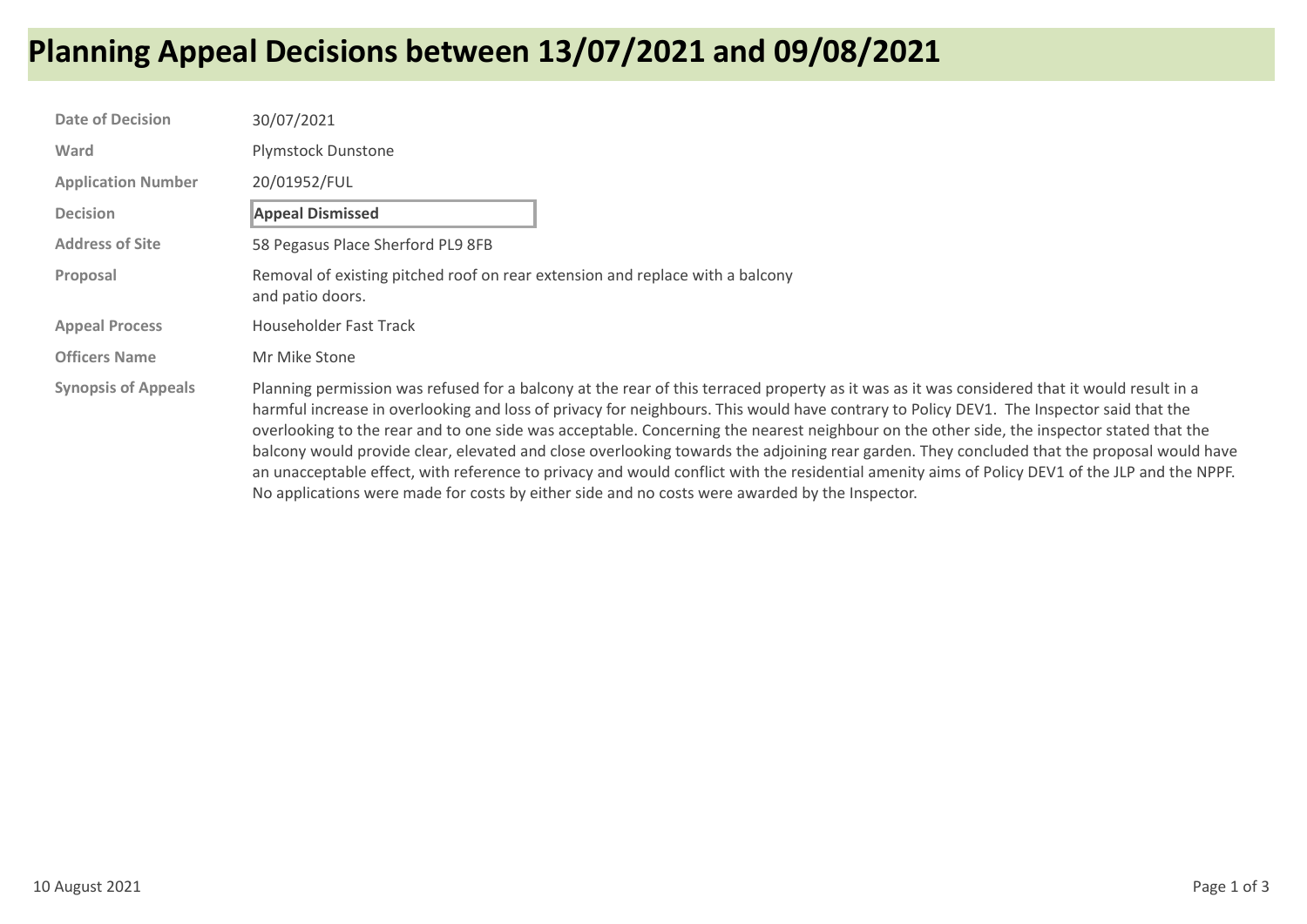## **Planning Appeal Decisions between 13/07/2021 and 09/08/2021**

| <b>Date of Decision</b>    | 05/08/2021                                                                                                                                                                                                                                                                                                                                                                                                                                                                                                   |
|----------------------------|--------------------------------------------------------------------------------------------------------------------------------------------------------------------------------------------------------------------------------------------------------------------------------------------------------------------------------------------------------------------------------------------------------------------------------------------------------------------------------------------------------------|
| Ward                       | Eggbuckland                                                                                                                                                                                                                                                                                                                                                                                                                                                                                                  |
| <b>Application Number</b>  | 21/00237/FUL                                                                                                                                                                                                                                                                                                                                                                                                                                                                                                 |
| <b>Decision</b>            | <b>Appeal Dismissed</b>                                                                                                                                                                                                                                                                                                                                                                                                                                                                                      |
| <b>Address of Site</b>     | 16 Fort Austin Avenue Plymouth PL6 5JN                                                                                                                                                                                                                                                                                                                                                                                                                                                                       |
| Proposal                   | Hardstand and dropped kerb.                                                                                                                                                                                                                                                                                                                                                                                                                                                                                  |
| <b>Appeal Process</b>      | Householder Fast Track                                                                                                                                                                                                                                                                                                                                                                                                                                                                                       |
| <b>Officers Name</b>       | Mr Macauley Potter                                                                                                                                                                                                                                                                                                                                                                                                                                                                                           |
| <b>Synopsis of Appeals</b> | Planning permission was refused for a vehicle hardstand due to the lack of on-site turning provision. The property is on a classified road. This<br>was considered to be contrary to JLP policies: DEV1, DEV20 and DEV29, guidance contained within the JLP Development Guidelines and Section<br>9 of the NPPF. The inspector agreed with the decision, noting that the proposal conflicts with the development plan as a whole and that there<br>are no other considerations which outweigh this conflict. |